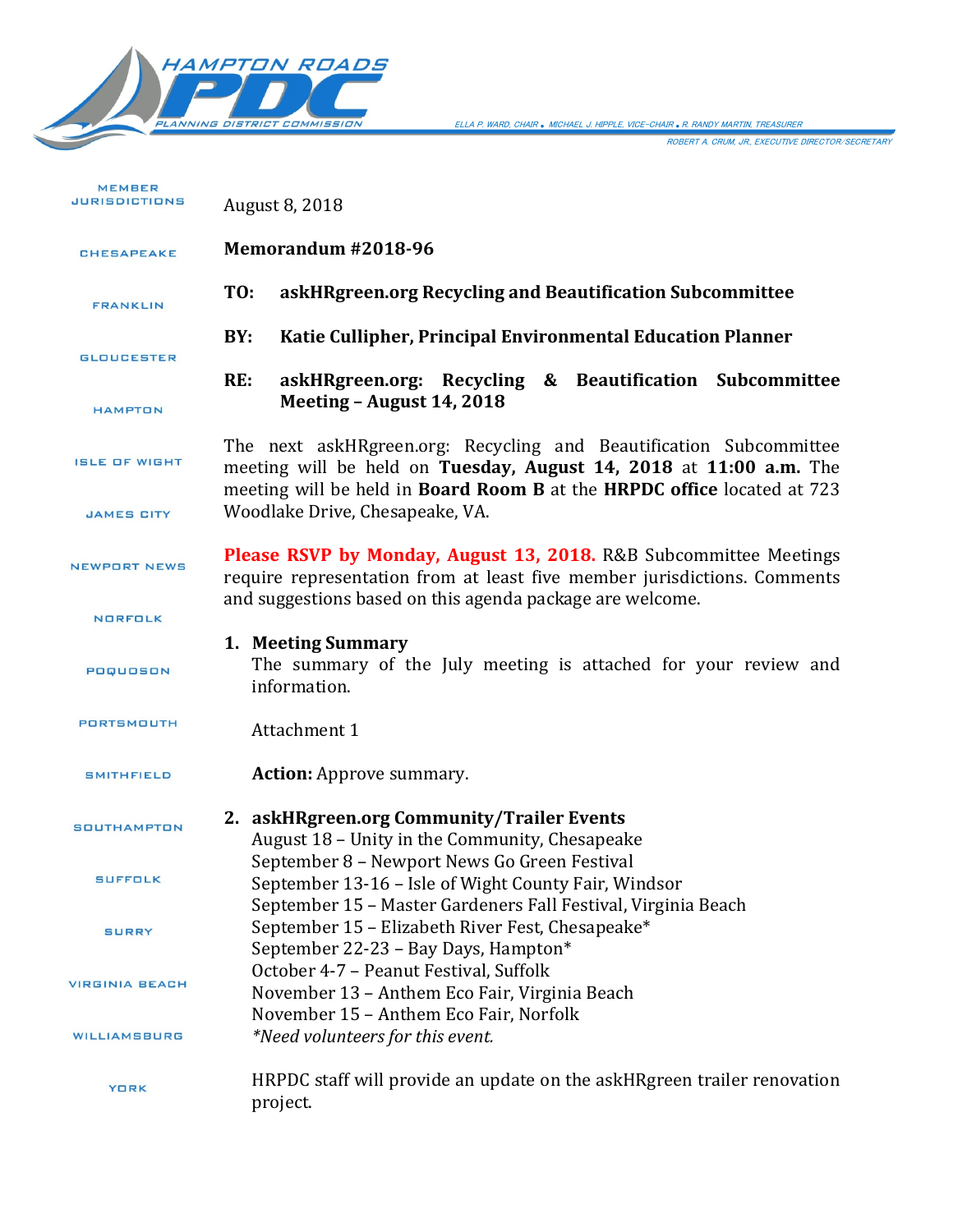**Action:** Based on discussion.

### **3. Media & Promotions**

Red Chalk Studios will be in attendance to discuss promotions and media campaign priorities for the new fiscal year. The Committee will also discuss any updates related to the "Write as Rain" sidewalk messaging campaign planned for the fall.

Attachment 3A, 3B

**Action:** None.

## **4. DEQ Litter Prevention & Recycling Grant**

The attached grant performance & financial summary report was submitted to DEQ at the end of July. Committee members should pick up their supplies (magnet board game, poster stands, magnets, tattoos and rack cards) after the meeting if they haven't done so already. Also attached is the application submitted by HRPDC to DEQ for the FY18-19 Litter Prevention & Recycling Competitive Grant.

Attachment 4A, 4B

**Action:** Based on discussion.

## **5. Regional Cigarette Litter Prevention Project**

The Committee should discuss next steps for the KVB 30-in-30 grant.

**Action:** Based on discussion.

## **6. Great American Cleanup 2019**

The Committee should continue discussing a coordinated approach to the 2019 Great American Cleanup in partnership with Keep Virginia Beautiful. The tentatively approved dates were May 3-4, 2019 for regional cleanups and a celebration event. Mike Baum will call in for this portion of the meeting.

**Action:** Based on discussion.

## **7. Staff Reports**

**Budget** – The current FY19 budget is attached. Also attached is a draft FY20 budget to be used as a starting point for discussion. A final FY20 budget must be approved in September.

Attachment 7A, 7B

**Action:** Based on discussion.

## **8. Roundtable Discussion & Locality Updates**